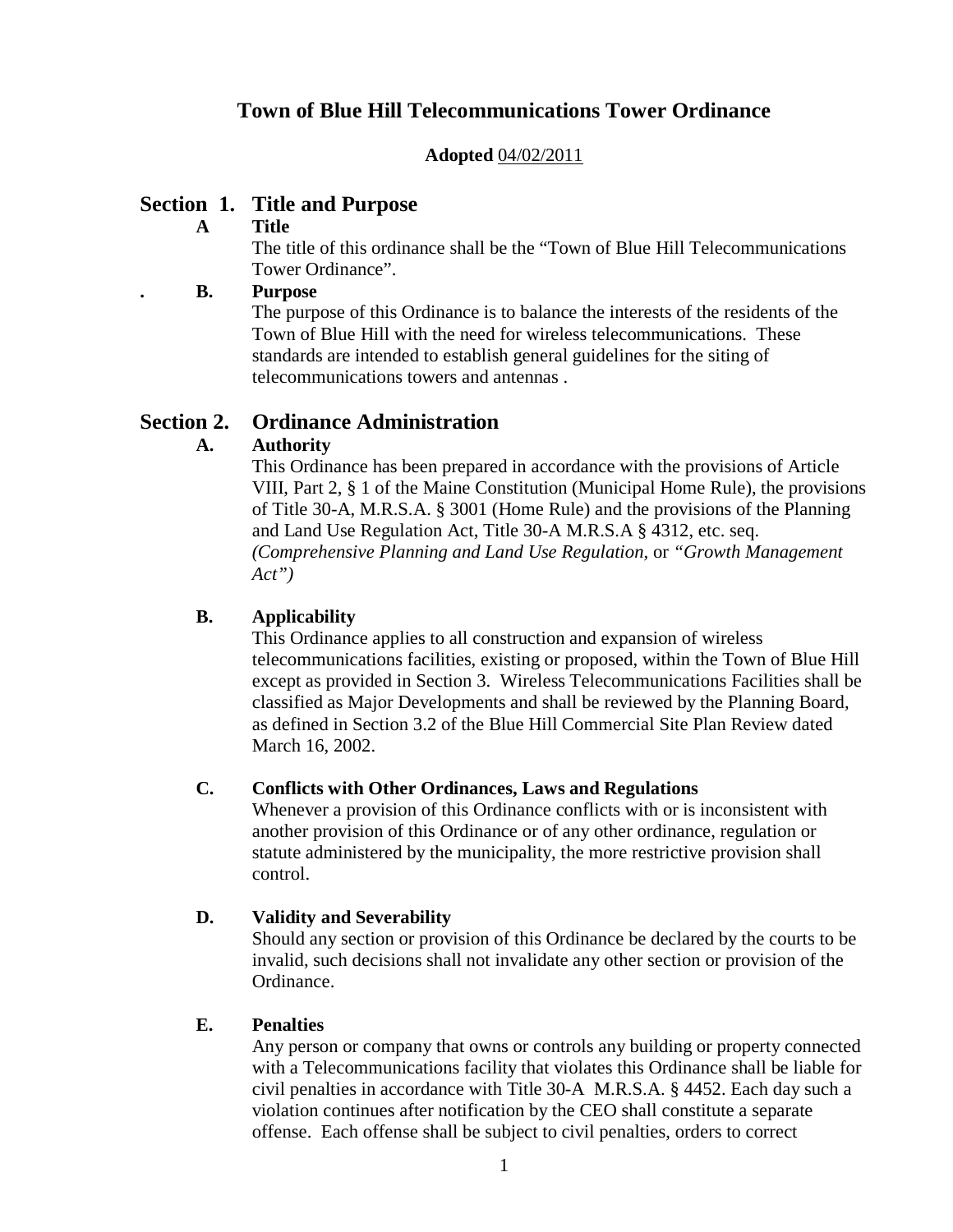violations and attorney and expert witness fees in accord with Title 30-A M. R. S. A. § 4452.

#### **F. Availability**

A certified copy of this Ordinance shall be filed with the Municipal Clerk and shall be accessible to any member of the public upon request. Copies shall be made available to the public at reasonable cost at the expense of the person making the request.

## **G. Effective Date**

This Ordinance was adopted by the Municipal Legislative body on 04/02/2011.

## **Section 3. Exemptions**

## **A. Exempted Telecommunications**

The following are exempt from the provisions of this ordinance as long as the fall setback from the property lines meets or exceeds one and one-half  $(1 \frac{1}{2})$  times the height of the antenna and the owner follows the height restrictions.

- **1. Amateur(ham) radio stations :** Amateur (ham) radio stations licensed by the Federal Communications Commission (FCC) under thirty-five (35) feet high.
- **2. Parabolic Antennas:** Parabolic Antennas less than (7) seven feet in diameter, that are an accessory use of the property under thirty-five (35) feet high.
- **3. Antennas as accessory uses:** An antenna that is an accessory use to a residential dwelling unit under thirty-five (35) feet high.

The following are exempt from the provisions of this ordinance, no permits are required.

- **1. Emergency Wireless Telecommunications Facility:** Temporary wireless communication facilities for emergency communications by public agencies.
- **2. Routine repair and maintenance or repair:** Routine maintenance or repair of a wireless telecommunications facility and related equipment, provided that there is no change in height or any other dimension of the facility.
- **3. Temporary wireless telecommunication facility:** Temporary wireless telecommunications facility in operation for a maximum period of (180) one hundred and eighty days. This may include, but is not limited to, "cellular on wheels" mobile equipment. It is required that the applicant must give prior written notification to the CEO and the height is limited to 190 feet or less.
- **4. "Special event":** (see Definitions) wireless telecommunication facility: Temporary special event telecommunication facilities for a period not to exceed five days preceding an event and five days after a special event. It is required that the applicant must give prior written notification to the CEO and the height is limited to 190 feet or less.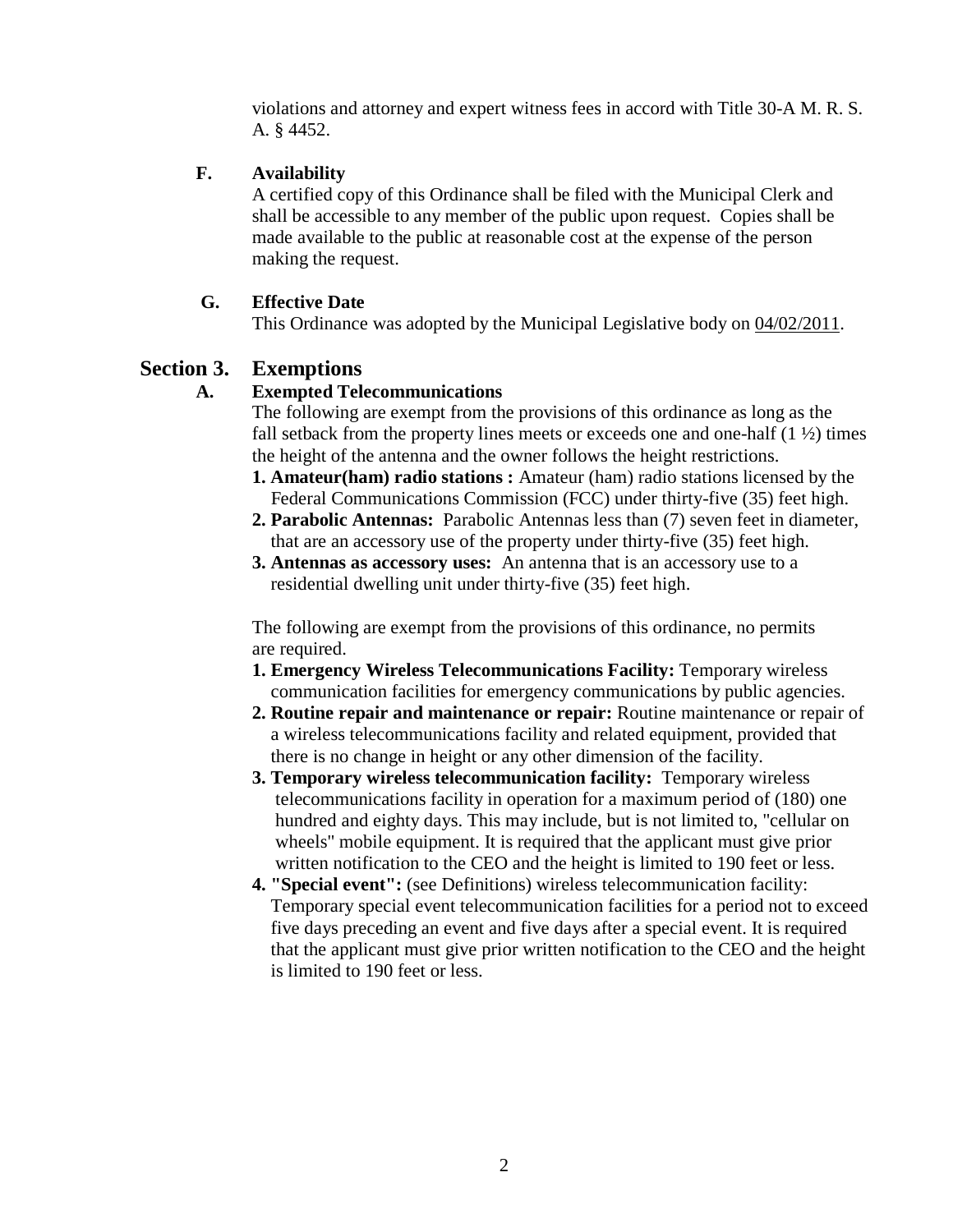# **Section 4. Review and Approval Authority**

#### **A. Approval Required**

No person shall construct, reconstruct or expand a wireless telecommunications facility without approval of the Planning Board and notification of the CEO as follows:

**1. New Construction, Expansion of an Existing Facility.** Approval by the Planning Board is required for construction of a new wireless telecommunications facility; and expansion of an existing wireless telecommunications facility that increases the height or any other dimension of the facility; and accessory use of an existing wireless telecommunications facility.

**2. Reconstruction of an Existing Facility.** Notification of the CEO is required for reconstruction of a wireless telecommunications facility. Reconstruction is allowed provided there is no change in the height or any other dimension of the facility. Reconstruction is allowed only within (18) eighteen months of damage, the full surety bond must be maintained during this time. After (18) eighteen months, a new application and surety bond must be submitted or the facility will be declared abandoned.

**3. Expiration of Approved Applications.** All site plan approvals shall expire within (1) one year of the date of issuance unless work there-under is substantially commenced. Substantial to mean at least 30% of the total value of the project is to be completed. If work is not substantially completed within (2) two years from the date of issuance, a new application must be made.

#### **B. Approval Authority**

In accordance with Section 4A, above, the Planning Board shall review applications for wireless telecommunications facilities, and make written findings of fact on whether the proposed facility complies with this Ordinance.

# **Section 5. Requirements for All Applicants**

## **A. Pre-Application Conference**

*The Pre-application conference is not optional.* All persons seeking approval of the Planning Board under this ordinance shall meet with the CEO or Planning Board, no less than (30) thirty days before filing an application. At this meeting, the CEO or Planning Board shall explain to the applicant the ordinance provisions, possible locations to avoid for tower sites (including areas identified as Scenic Resources in the 1999 Comprehensive Plan) as well as applications forms and submissions that will be required under this ordinance. There is no fee for the Pre-Application Review, any review or comment by the CEO is not binding upon either the CEO or the Planning Board. The use of this procedure shall not render an application to be a pending application.

# **Section 6. Application for Planning Board Preliminary Review**

All persons seeking review by the Planning Board under this ordinance shall submit an application with the information as provided below. These materials shall be contained in a bound report or a three-ring notebook.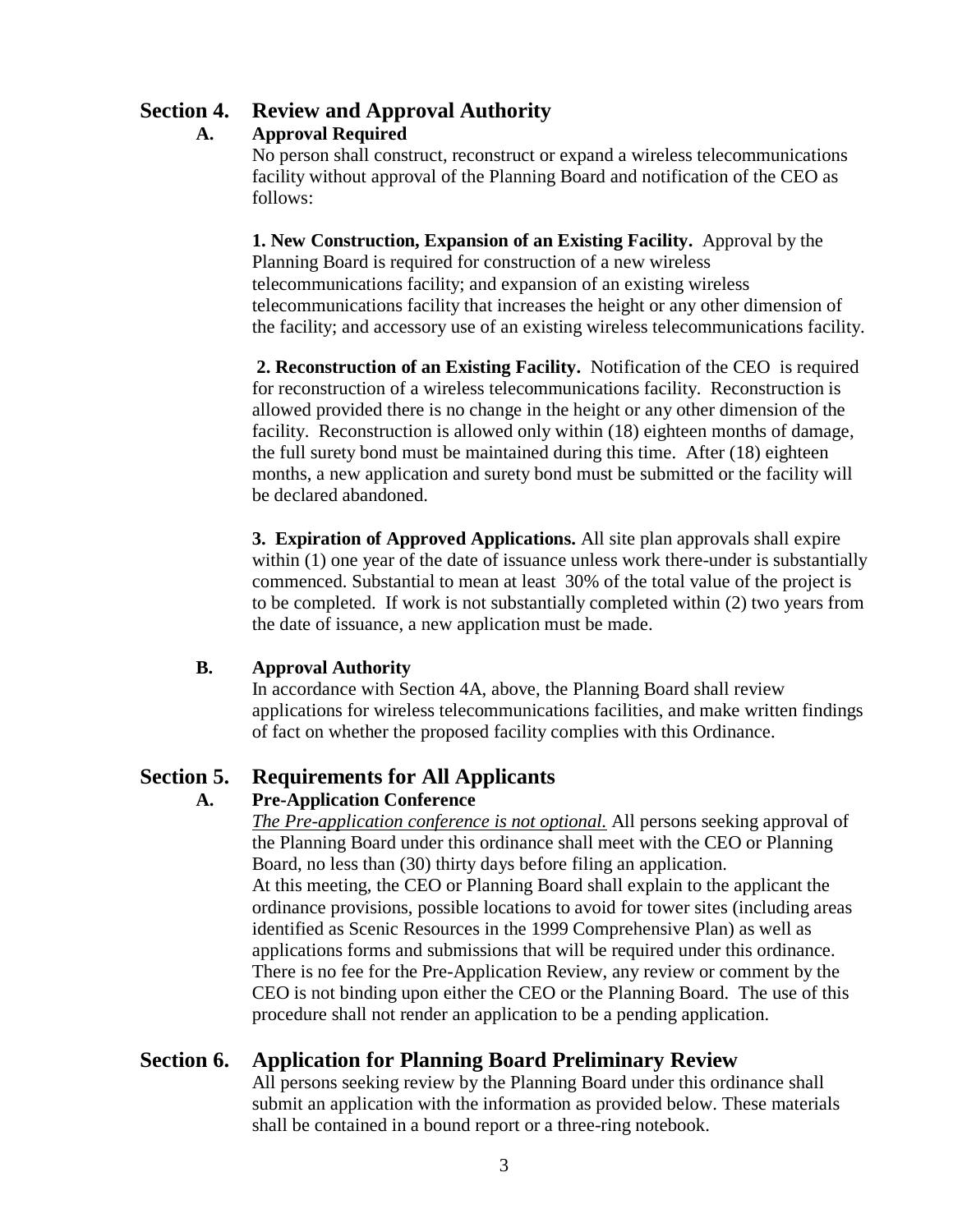#### **A. General Information:**

- **1.** Name of owner of record and address;
- **2.** Applicant's name and address;
- **3.** The name of the proposed development;
- **4.** Names and addresses of all abutting property owners;
- **5.** Sketch map showing general location of the site within the Town;
- **6.** Location map showing the relationship of the proposed project to adjacent properties and to the general surrounding area within three thousand + - (3,000+ -) feet of any property line of the site. The scale shall not be smaller than 1"=400".
- **7.** The tax map(s) and lot number(s) of the parcel or parcels where the parcel is located and of abutting parcels;
- **8.** A copy of the deed to the property, option to purchase the property or other documentation to demonstrate the applicant's right, title, or interest in the property upon which the facility is to be sited;
- **9.** A statement stating whether any portion of the project is located within the watershed of the Blue Hill Water District;
- **10.** The name(s), registration number(s), and seal(s) of the land surveyor, architect, engineer and/or similar professionals assisting with the preparation of the plan.
- **11.** A copy of the FCC license for the facility, or a signed statement from the owner or operator of the facility attesting that the facility complies with current FCC regulations;
- **12.** A USGS 7.5 minute topographic map showing the location of all structures and wireless telecommunications facilities above one hundred fifty (150) feet in height above ground level, except antennas located on roof tops, within a five (5) mile radius of the proposed facility, unless this information has been previously made available to the municipality. This requirement may be met by submitting current information (within thirty (30) days of the date the application is filed) from the FCC Tower Registration Database;
- **13.** A schedule of construction, including anticipated beginning and completion dates.
- **14.** Projects involving the storing, generating or handling of hazardous wastes or materials, oil or radioactive wastes shall specify the exact amount and nature of all such substances that will be on the site and the specific method of handling and containing those substances that will be used.
- **15. Performance Bond:** A yearly renewable bond indemnifying the town for100 % of the costs of removal of the facility as determined by the Planning Board shall be submitted to the municipal authority before construction starts and maintained yearly as long as the structure exists. Notice of renewal of the bond shall be sent to the selectmen yearly by the owner or the bonding agent. Should the bond not be renewed, the bonding company must give the town sixty (60) days notice of non renewal and advise the town of steps required to renew the bond.

## **B. Site Information-Mapping**

**1.** The following information regarding proposed development and existing conditions is required. This information must accompany, or be submitted on, a map using the following scale and showing the date of the map, magnetic north, the scale and the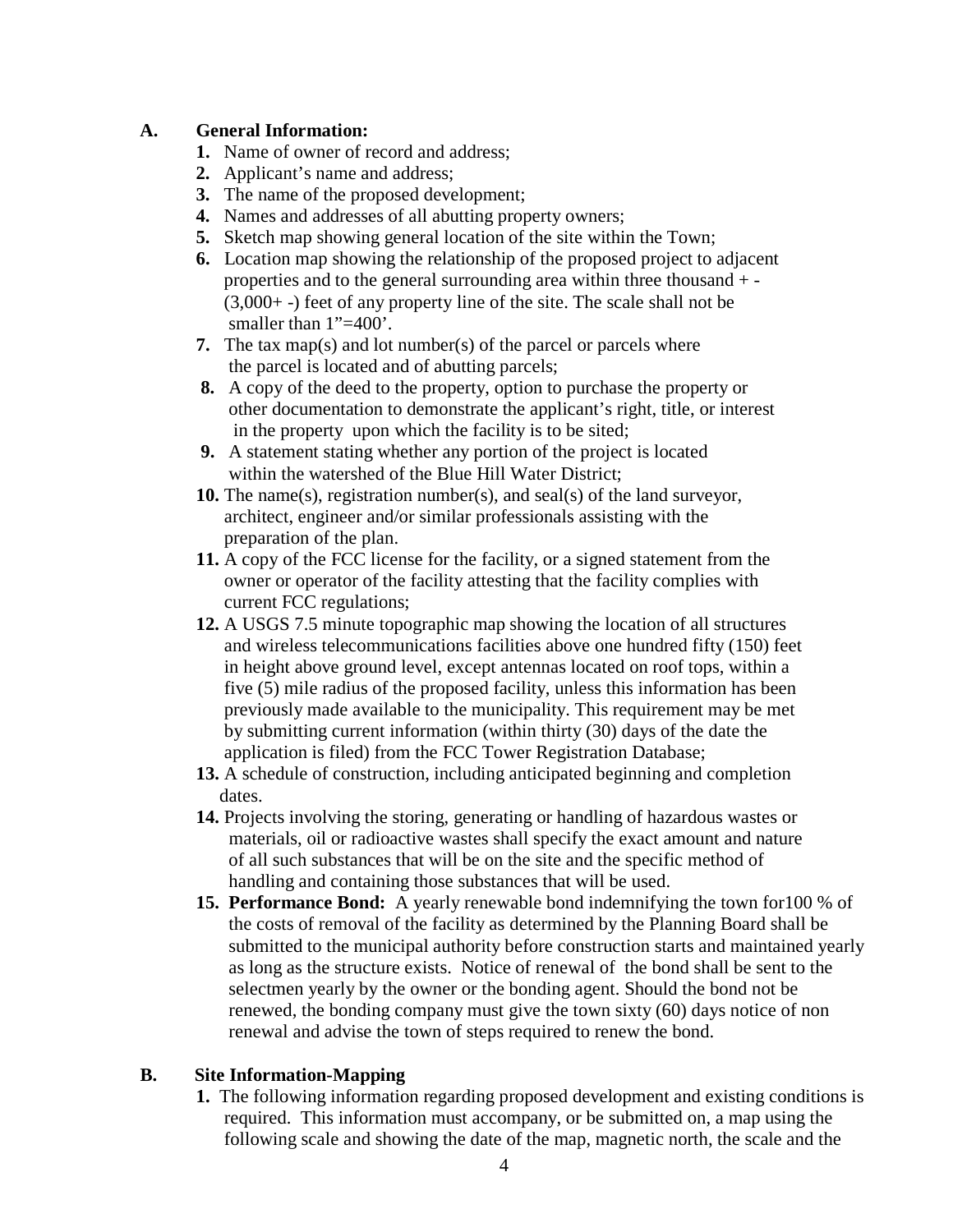identity of the draftsman:

| Acres                | <b>Scale</b>              |
|----------------------|---------------------------|
| $1 - 10$             | $1"=10'$ to $1"=50'$      |
| $10-50$              | $1" = 50'$ to $1" = 100'$ |
| $50+($ lots 4 acres) | $1" = 100"$               |
| $50+(lots>4 acres)$  | $1"=\!\approx\!200"$      |

- **2.** Zoning classification(s) of the property and the location of zoning district boundaries if the property is wholly or partially located in an area subject to Shoreland Zoning.
- **3.** Identification of districts, sites, buildings, structures or objects, significant in American History, architecture, archaeology, engineering or culture, that are listed, or eligible for listing, in the National Register of Historic Places
- **4.** A site plan prepared and certified by a professional engineer registered in the State of Maine, indicating the location, type and height of the proposed facility, antenna capacity, on-site and abutting off-site land uses, means of access, setbacks from property lines, and all applicable American National Standards Institute (ANSI) technical and structural codes.
- **5.** Certification by the applicant that the proposed facility complies with all FCC standards for radio emissions is required.
- **6.** A boundary survey for the project performed by a licensed professional surveyor licensed by the State of Maine. The bearings and distance of all property lines of the property to be developed and the source of this information shall be on the map.
- **7.** A copy of such covenants or deed restrictions, if any, as are intended to cover all or part of the site. Such covenants or deed restrictions shall be referenced on the plan.
- **8.** A survey of the lessor's or current owner's entire property shall be presented The applicant may request and the Planning Board may consent to a survey of the entire property in the form of a mortgage loan inspection sketch, including information requested by the Planning Board.
- **9.** Location and size of all existing and proposed wells, sewer and water mains, culverts, drains, above or below ground utilities and waste water disposal systems on the property to be developed, and of any of these items that currently serves or will serve the development from abutting streets or land.
- **10.** Location, names, and widths of all existing and proposed streets and rights- of-way adjacent to the proposed development.
- **11.** The location, dimensions, and ground floor elevations of all existing and proposed buildings on the site.
- **12.** The location and dimensions of all existing and proposed driveways, streets, parking and loading areas, and walkways on the site.
- **13.** The existing and proposed topography of the site at an appropriate contour interval (not greater than 5') depending on the nature of the use and character of the site.
- **14.** Major natural features on the site and including, within two hundred fifty (250') feet of the boundaries of the site, wetlands, streams, ponds, flood plains, groundwater aquifers, significant wildlife habitats (including bird nesting, staging and feeding areas, and deer yards identified by the IF&W),archaeological resources or other important natural features.
- **15.** The delineation of all the fall zones, one and a half (1 ½) times the height of the tower from existing and proposed buildings, property lines and buffers required by this Ordinance shall be shown on the applicant's plan.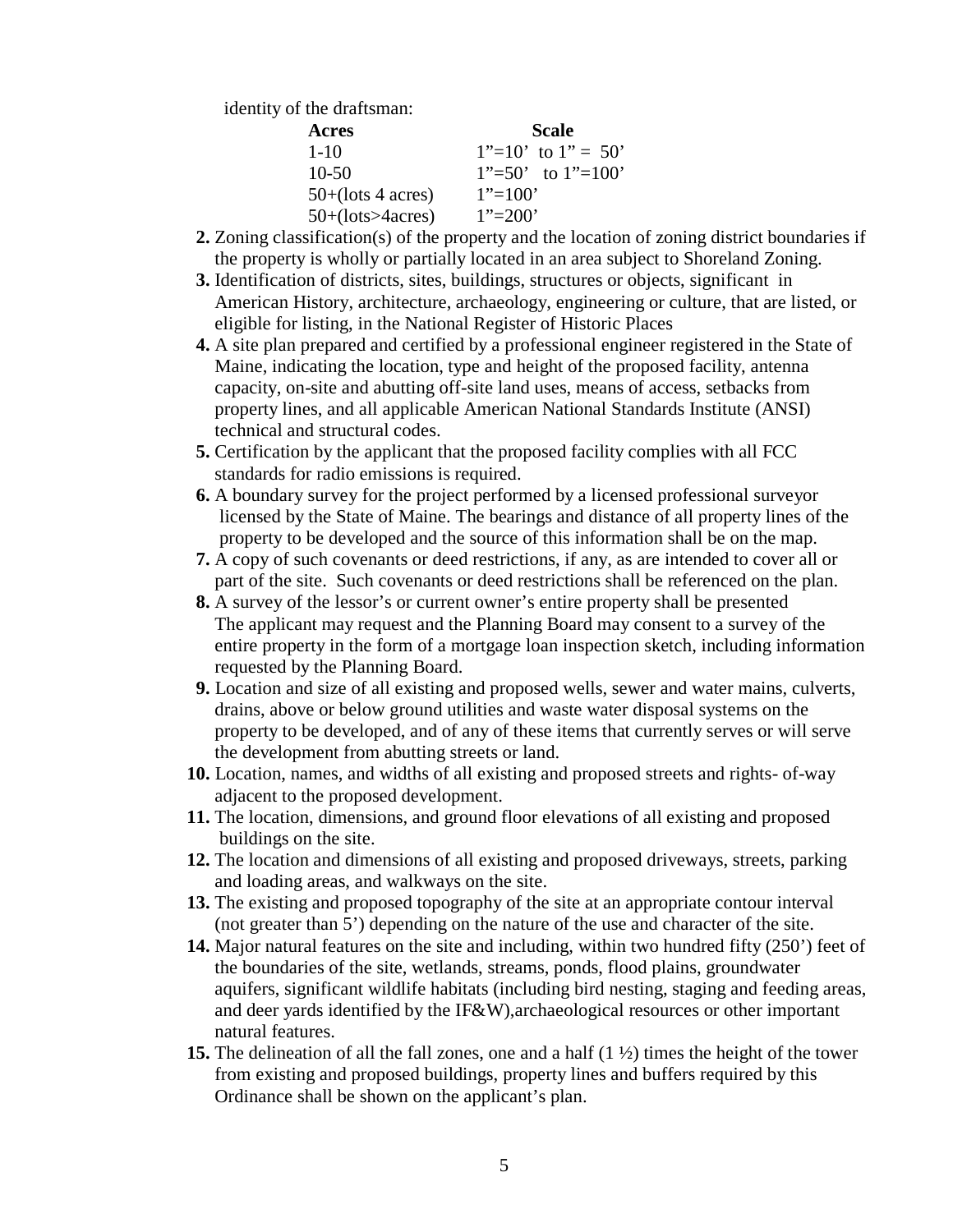## **C. Site Information- Soils and Erosion Control**

- **1.** Soils information if on-site sewage disposal is proposed. This information should be detailed enough to allow those portions of the site not suitable for on-site disposal systems to be identified, if applicable.
- **2.** The direction and amount of pre-development and proposed surface water drainage flow across and from the site, based upon 24-hour, 2-10-and 25-year storms. Where proposed flow exceeds pre-development flows by 10% or more, the applicant shall submit a storm-water management plan, showing the steps taken to minimize the impact of storm water runoff. The storm water management plan shall be based upon 24-hour, 2-,10- and 25-year storms.
- **3.** An erosion control and sedimentation control plan setting forth the measures to be taken to comply with Section 4.5 "Erosion and Sedimentation Control" of Blue Hill's Commercial Site Plan Review starting on page 18 shall be included.

## **D. Site Information- Visual Impact**

- **1.** The location, front view, dimensions and type of all existing and proposed exterior signs.
- **2.** A visual assessment consisting of the following:
	- **a.)**Elevation drawings of the proposed facility, and any other proposed structures, showing height above ground level;
	- **b.)**A landscaping plan indicating the proposed placement of the facility on the site: location of existing structures, trees and other significant features; the type and location of plants proposed to screen the facility; the method of fencing, the color of the structure, and the proposed lighting method.
	- **c.)** Photo simulations of the proposed facility taken from perspectives determined by the Planning Board, or their designee. Each photo must be labeled with the line of sight, elevation, and with the date taken imprinted on the photograph. The photos must show the color of the facility and method of screening.
	- **d.)** A narrative discussing the extent to which the proposed facility would be visible from or within a designated scenic resource. The tree line elevation of vegetation within 100 feet of the facility, and the distance to the proposed facility from the designated scenic resource's noted viewpoints.

## **E. Site Information- Propagation Studies**

- **1.** Propagation studies of areas already covered by telecommunication facilities as well as areas proposed to be covered by the applicant.
- **2.** A written description of how the proposed facility fits into the applicant's telecommunications network. This submission requirement does not require disclosure of confidential business information.
- **3.** Certification by the applicant that the proposed facility complies with all FCC standards for radio emissions is required.
- **4.** Evidence demonstrating that no existing building, site, or structure can accommodate the applicant's proposed facility, the evidence for which, may consist of any one of the following:
	- **a.)** Evidence that no existing facilities are located within the targeted market coverage area as required to meet the applicant's engineering requirements.
	- **b.)** Evidence that existing facilities do not have sufficient height or cannot be increased in height at a reasonable cost to meet the applicant's engineering requirements up to the limit of 190 feet.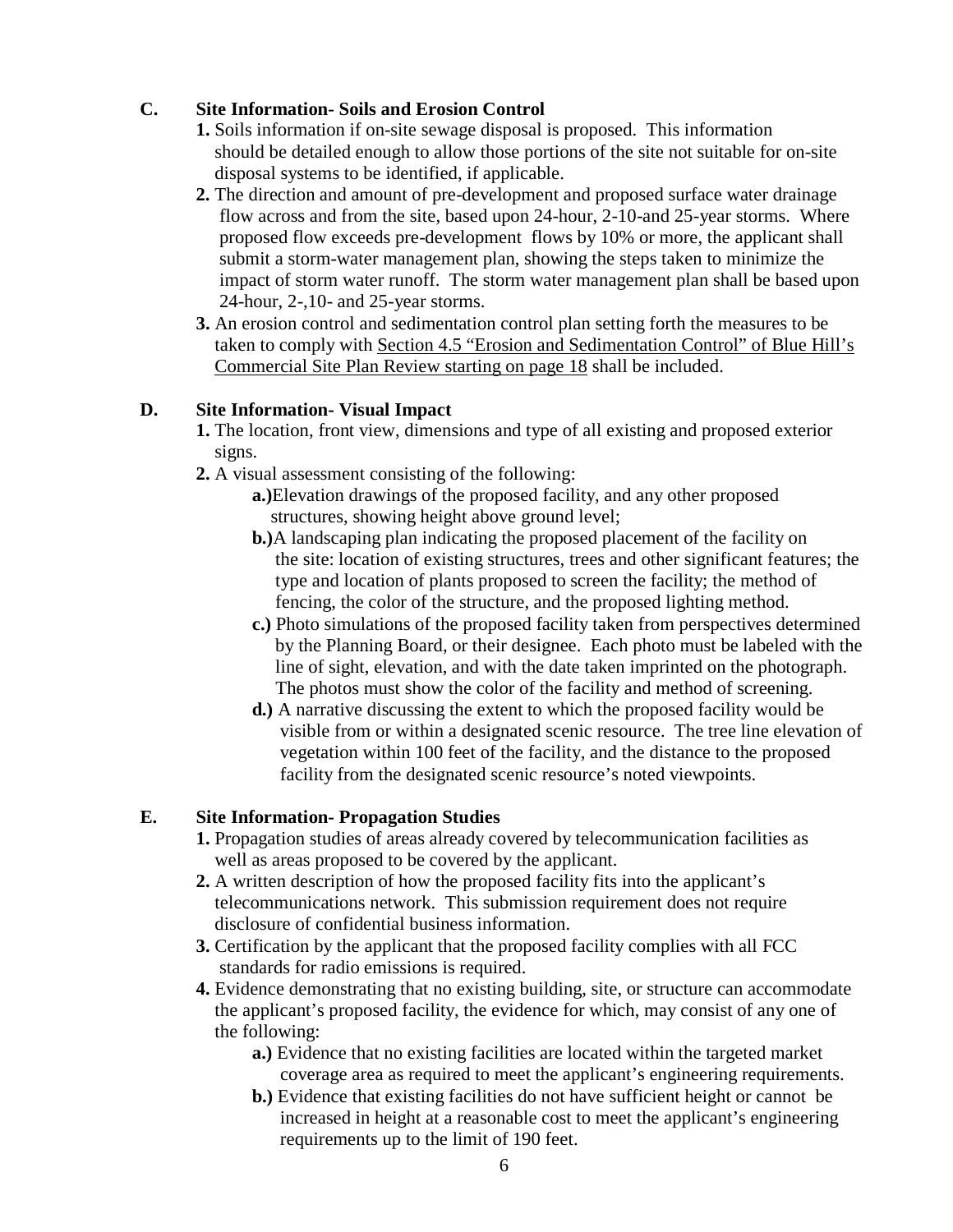- **c.)** Evidence that existing facilities do not have sufficient structural strength to support the applicant's proposed antenna and related equipment**.** Specifically:
	- **i.)** Planned, necessary equipment would exceed the structural capacity of the existing facility, considering the existing and planned use of those facilities, and these existing facilities cannot be reinforced to accommodate the new equipment.
	- **ii.)**The applicant's proposed antenna or equipment would cause electromagnetic interference with the antenna on the existing towers or structures, or the antenna or equipment on the existing facility would cause interference with the applicant's proposed antenna.
	- **iii.**)Existing or approved facilities do not have space on which planned equipment can be placed so it can function effectively.
- **d.)** For facilities existing prior to the effective date of this ordinance, there is evidence that the fees, costs, or contractual provisions required by the owner in order to share, or adapt an existing facility are unreasonable. Costs exceeding the pro rata share of a new facility development are presumed to be unreasonable. This evidence shall also be satisfactory for a tower built after the passage of this ordinance.
- **e.)** Evidence that the applicant has made diligent good faith efforts to negotiate co-location on an existing facility, building, or structure, and has been denied access.

## **F. Site Information - Submission Waivers**

- **1.** The Planning Board, as appropriate, may waive any of the submission requirements based upon a written list of requested waivers submitted by the applicant at the time of application, accompanied by the written reasons why each waiver is being requested.
- **2.** A waiver of any submission requirement may be granted only if the Planning Board finds in writing that due to special circumstances of the application, the information is not required to determine compliance with the standards of the Ordinance.

# **Section 7 Fees, Public Hearing & Final Application Review Procedure**

## **A. Permit Application Fee**

**1.** An application for Planning Board approval shall include payment of a permit application fee of \$0.20 per square foot of total area fenced compound. Each accessory building requires a minimum fee of \$500.00. The application shall not be considered complete until this fee is paid. An applicant is entitled to a refund of the application portion of the fee if the application is withdrawn within fifteen(15) days of the date of filing.

## **B. Planning Board Review Fee (held in Escrow)**

- **1.** An applicant requesting approval by the Planning Board shall deposit with the Town a \$5000.00 fee to cover all reasonable and customary fees incurred by the municipality that are necessary to review the application and to obtain the permit. Additional monies shall be required to cover all town expenses in the event of an appeal. The review fee shall be paid at the time of application.
- **2.** This Review Fee shall be held in Escrow. That portion of the review fee not used shall be returned to the applicant within thirty (30) days of the Planning Board's final decision.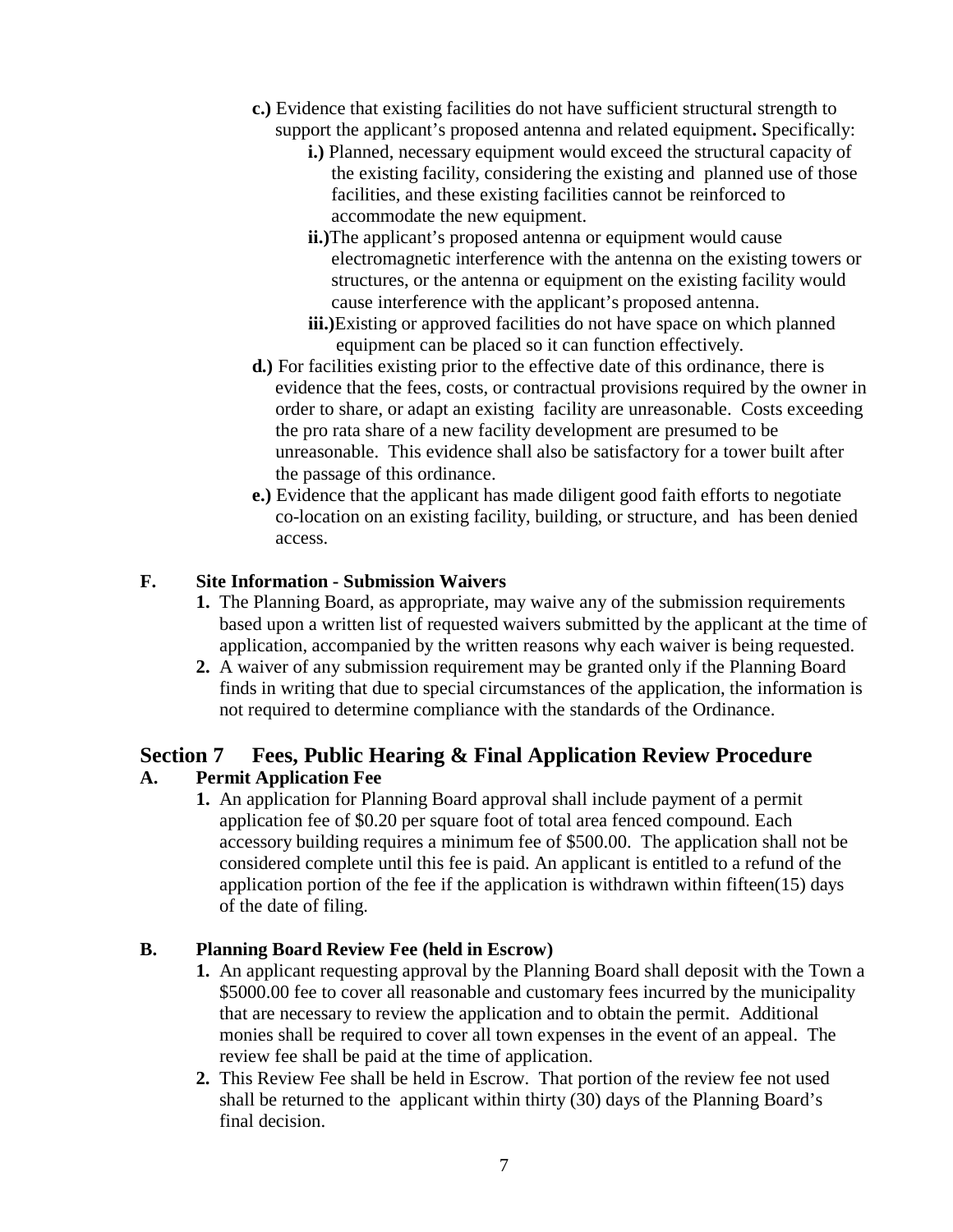## **C. Application Procedure**

## **1. Filing the Application & Fees**

Nine (9) copies of the application shall be filed with the CEO or Planning Board two (2) weeks prior to the scheduled meeting for review. The application shall be accompanied by the Permit Application Fees (Section 7A1) and the Planning Board Review Fee (Section 7B1).

## **2. Planning Board Preliminary Review**

Within forty-five (45) days of the filing of the application, the Planning Board shall review the application and determine if the application meets the submission requirements. The Planning Board, as appropriate, shall review any written requests for a waiver from the submission requirements and shall act on these requests prior to determining the completeness of the application.

#### **3. Complete Application**

If the application is complete, the Planning Board shall notify the applicant in writing of this determination, or if the application is incomplete, the Planning Board shall notify the applicant in writing, specifying the additional materials or information required to complete the application. After the Planning Board has determined that a complete application has been filed, it shall notify the applicant in writing and begin its review of the proposed development.

#### **4. Public Hearing & Abutter's Notices**

The Planning Board will hold a Public Hearing within 30 days of the filing of the completed application. The CEO or the Planning Board shall publish the time, date and place of the hearing at least one (1) time at least seven (7) days prior to the hearing in a newspaper of area-wide circulation. The applicant must supply to the Board a list of the abutting land owners. The abutting land-owners shall be notified by certified mail by the Code Enforcement Officer of the hearing. Failure on the part of any abutter to receive such notice shall not be grounds for delay of any consideration of the application nor denial of the project.

#### **5. Final Planning Board Review**

Within sixty (60) days of the Public Hearing or ninety (90) days of receiving a complete application for approval , the Planning Board shall either approve, approve with conditions, or deny the application in writing, together with the findings on which that decision is based. The time limit for review may be extended by mutual agreement between the Planning Board and the applicant.

# **Section 8 Planning Board Review Standards**

An application for approval by the Planning Board for New Construction or Expansion of an Existing Facility must meet the following standards:

#### **A. Designed for Co-Location**

A new wireless telecommunications facility and related equipment must be designed and constructed to accommodate expansion for future co-location of at least three additional wireless telecommunications facilities or providers at commercially reasonable rental rates which will be subject to review and approval of the Planning Board.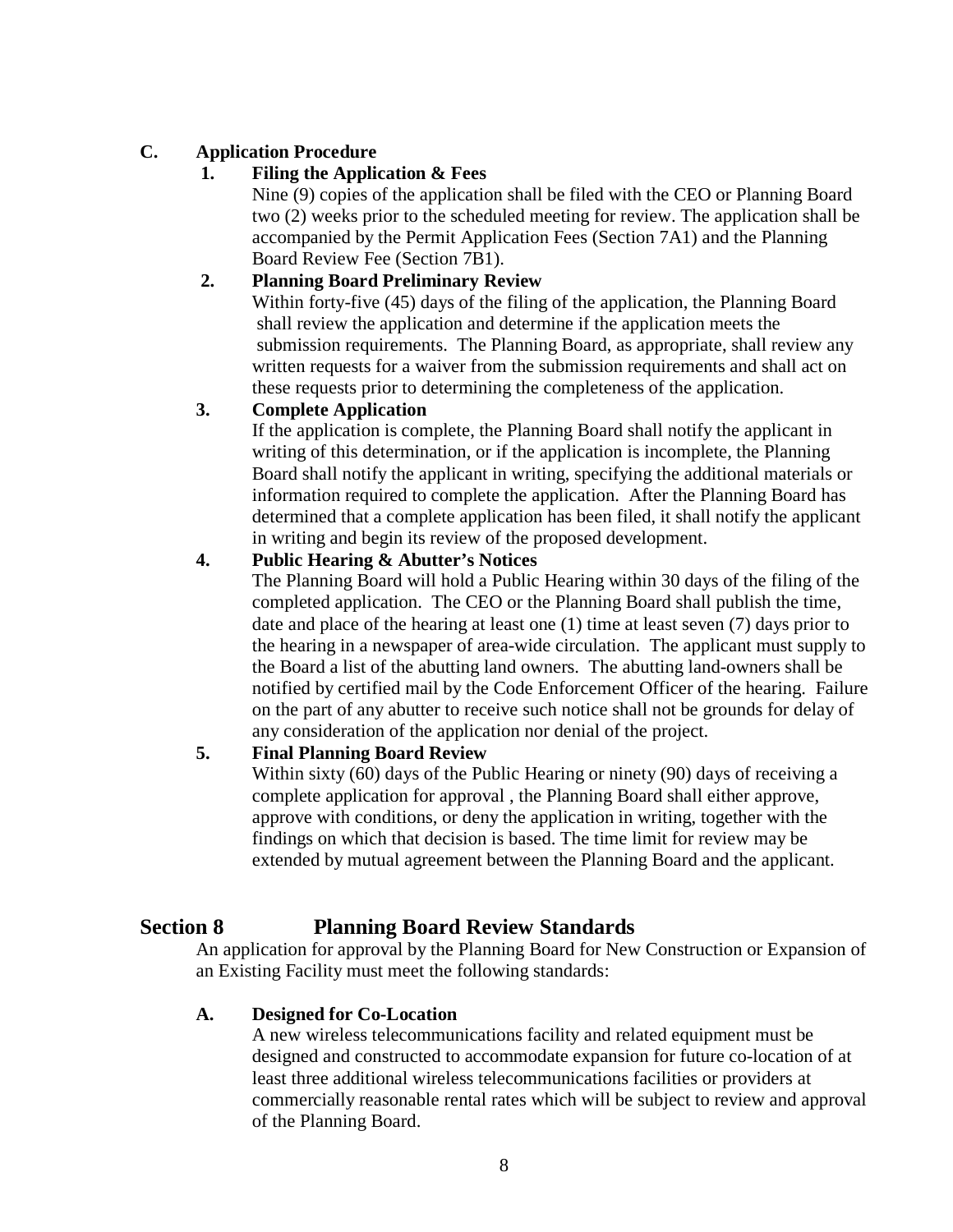## **B. Height**

A wireless telecommunications facility must be no more than one hundred ninety (190) feet in height.

## **C. Setbacks**

A new or expanded wireless telecommunications facility must be set back one and one half  $(1 \frac{1}{2})$  times it's height measured from the outer edge of the compound's fence from all property lines, structures or roads, except the tower's access road. The setback may be satisfied by including the areas outside the property boundaries if secured by an easement. The height of the tower shall be measured from the base of the tower.

## **D. Landscaping**

A new wireless telecommunications facility and related equipment must be screened with plants from view by abutting properties, to the maximum extent practicable. Existing plants and natural land forms on the site shall also be preserved to the maximum extent practicable.

## **E. Fencing**

A new wireless telecommunications facility must be fenced to discourage trespass on the facility and to discourage climbing on any structure by trespassers. The fence must encircle the entire facility.

## **F. Lighting**

A new wireless telecommunications facility must be illuminated only as necessary to comply with FAA or other applicable state and federal requirements. Lighting must meet the standards of the Blue Hill Commercial Site Plan Review.

## **G. Color and Materials**

A new wireless telecommunications facility must be constructed with materials and colors that match or blend with the surrounding natural or built environment, to the maximum extent practicable. Unless otherwise required, muted colors, earth tones, and subdued hues shall be used.

#### **H. Structural Standards**

A new wireless telecommunications facility must comply with the current Electronic Industries Association/Telecommunications Industries Association (EIZ/TIA) 222 Revision Standard entitled "Structural Standards for Steel Antenna Towers and Antenna Supporting Structures," and with Hancock County Standards for wind shear and ice load.

## **I. Visual Impact**

The proposed wireless telecommunications facility will have no unreasonable adverse impact upon designated scenic resources as identified in Section1 of this Ordinance or by a State or Federal Agency.

- **1.** In determining the potential unreasonable adverse impact of the proposed facility upon the designated scenic resources, the Planning Board shall consider the following criteria:
	- **a.)** The extent to which the proposed wireless telecommunications facility is visible above the tree line from viewpoints of the impacted designated scenic resource.
	- **b.)** The type, number, height and proximity of existing structures and features, and background features within the same line of sight as the proposed facility.
	- **c.)** The amount of vegetative screening.
	- **d.)** The distance of the proposed facility from viewpoints and the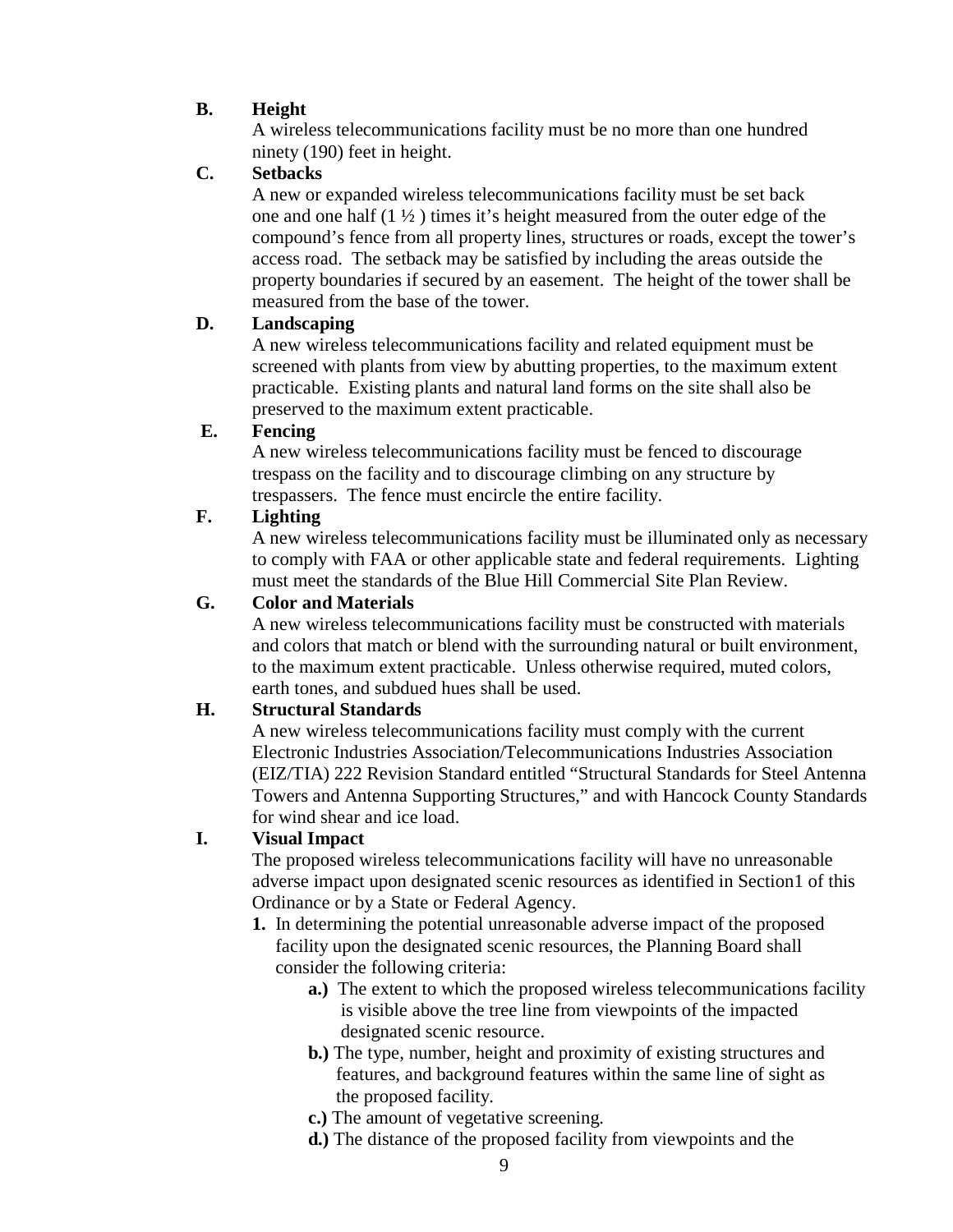facility's location within the designated scenic resource.

**e.)** The presence of reasonable alternatives that allow the facility to function consistently with its purpose.

## **J. Historic & Archeological Properties**

The proposed facility, to the greatest degree practicable, will have no unreasonable adverse impact upon an historic district, site or structure which is currently listed or eligible for listing on the National Register of Historic Places.

# **Section 9 Standard Conditions of Approval**

## **A. Town of Blue Hill Commercial Site Plan Review Ordinance**

An approved project must meet the Performance Standards of Section 4, page 16, of the Town of Blue Hill Commercial Site Plan Review Ordinance and satisfy all applicable review criteria.

## **B. Amendment to an Approved Application**

Any changes to an approved application must be approved by the Planning Board, in accordance with Section 4.

## **C. Abandonment**

**1.** A wireless telecommunications facility that is not operated for a continuous period of twelve (12) months shall be considered abandoned. The CEO shall notify the owner of an abandoned facility in writing and order the removal of the facility within ninety (90) days of receipt of the written notice. The owner of the facility shall have thirty (30) days from receipt of the notice to demonstrate to the CEO that the facility has not been abandoned. If the owner fails to show that the facility is in active operation, the owner shall have sixty (60) days to remove the facility. If the facility is not removed within this time period, the municipality may remove the facility at the owner's expense. The owner of the facility shall pay all site reclamation costs deemed necessary and reasonable to return the site to its pre-construction condition, including the removal of roads, and re-establishment of vegetation.

- **2.** The owner of the facility may apply to the Planning Board for release of the surety bond when the facility and related equipment are removed to the satisfaction of the Planning Board.
- **3.** If the bond is to be cancelled or reduced, the bonding agent must directly notify the CEO and the Selectmen. The Selectmen shall review the surety bond annually.
- **D. Co-Location** As a condition of approval, the owner of the wireless telecommunications facility, his or her successors and assigns agree to:
	- **1.** Respond in a timely, comprehensive manner to a request for information from a potential co-location applicant, in exchange for a reasonable fee not in excess of the actual cost of preparing a response.
	- **2.** Negotiate in good faith for shared use of the wireless telecommunications facility by third parties;
	- **3.** Allow shared use of the wireless telecommunications facility if an applicant agrees in writing to pay reasonable charges for co-location.
	- **4.** Require no more than a reasonable charge for shared use of the wireless telecommunications facility, based on community rates and generally accepted accounting principles. This charge may include, but is not limited to, a pro rata share of the cost of site selection, planning project administration, land costs, site design, construction and maintenance, financing, return on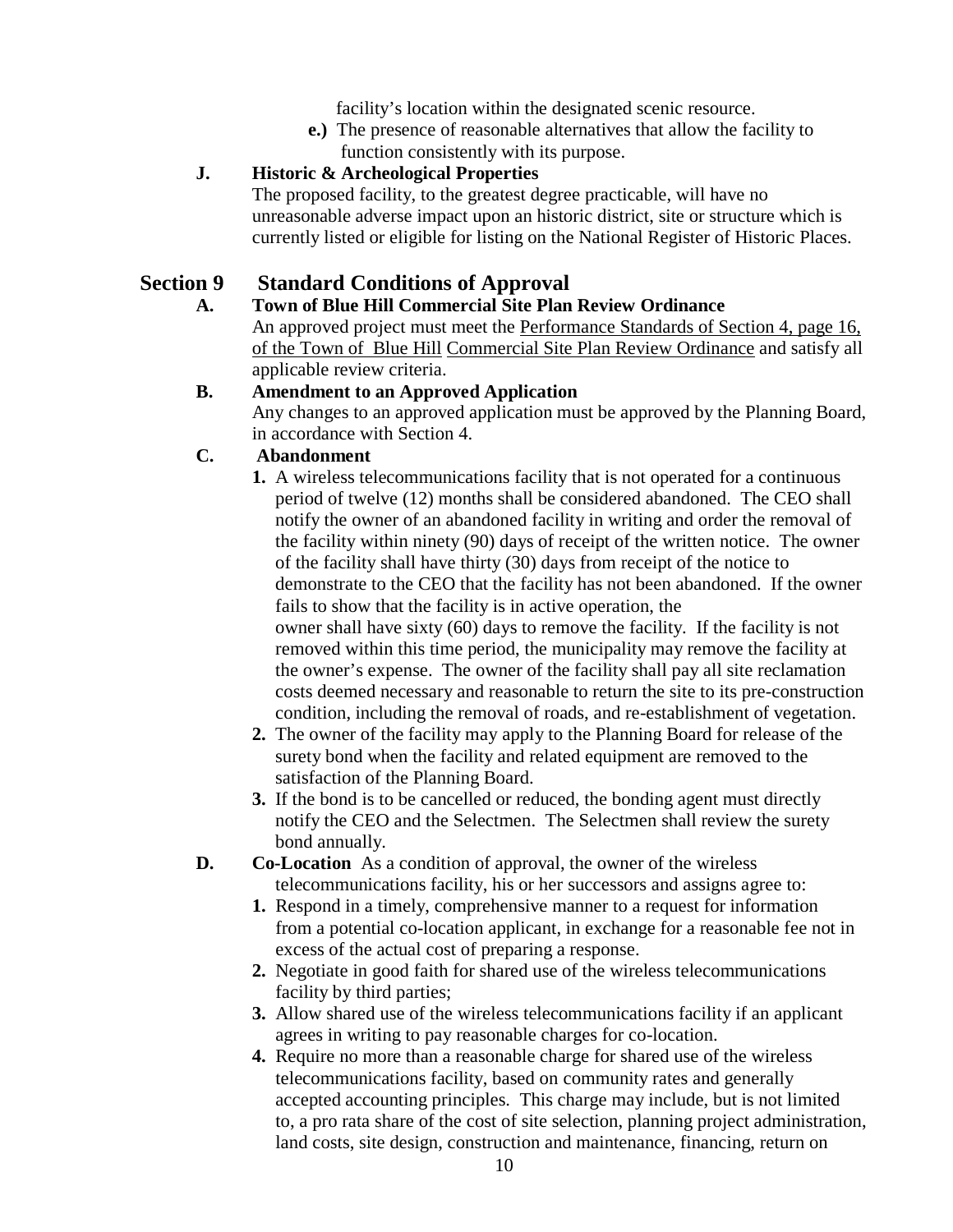equity, depreciation, and all of the costs of adapting the tower or equipment to accommodate a shared user without causing electromagnetic interference. The amortization of the above costs by the facility owner shall be accomplished at a reasonable rate, over the life span of the useful life of the telecommunications facility.

**E. Emissions** As a further condition of approval, and upon request by the Town, the applicant shall, at various times, while the wireless telecommunications facility is in operation, certify to the Town that it is in full compliance with all applicable FCC radio frequency emissions regulations.

#### **Section 10. Appeals**

A. Any person aggrieved by a decision of the Planning Board on a Telecommunications Tower application may appeal the decision to the Maine Superior Court in accordance with Rule 80(B) Maine Rules of Civil Procedure. Written notice of an appeal must be filed with the court within thirty (30) days of the Planning Board's written decision. The applicant's notice of appeal shall clearly state the reasons for the appeal.

#### **Section 11. Administration and Enforcement**

- **A.** The CEO, as appointed by the Board of Selectmen, shall enforce this ordinance. If the CEO finds that any provision of this ordinance has been violated, the CEO shall notify in writing, the person responsible for such violation, indicating the nature of the violation, and ordering the action necessary to correct it. The CEO shall order correction of the violation and may take any other legal action to ensure compliance with this ordinance.
- **B.** The Board of Selectmen is authorized to enter into administrative consent agreements for the purpose of eliminating violations of this ordinance and recovering fines without court action. Such agreements shall not allow a violation of this ordinance to continue unless there is clear and convincing evidence that the violation occurred as a direct result of erroneous advice given by an authorized municipal official upon which the applicant reasonably relied to its detriment and there is no evidence that the owner acted in bad faith. The removal of the violation will not result in a threat to public health and safety or substantial environmental damage.

#### **Section 12. Definitions**

**Antenna** – A system of poles, panels, rods, reflecting discs or similar devices used for the transmission or reception of radio or electromagnetic frequency signals. **Antenna Height –** The vertical distance measured from the base of the antenna support structure at grade to the highest point of the structure, even if said highest point is an antenna. Measurement of tower height shall include antenna, base pad, and other appurtenances and shall be measured from the finished grade of the facility site. If the support structure is on a sloped grade, then the average between the highest and lowest grades shall be used in calculating the antenna height.

**Compound-**the total of the fenced area surrounding all structures and equipment associated with the tower.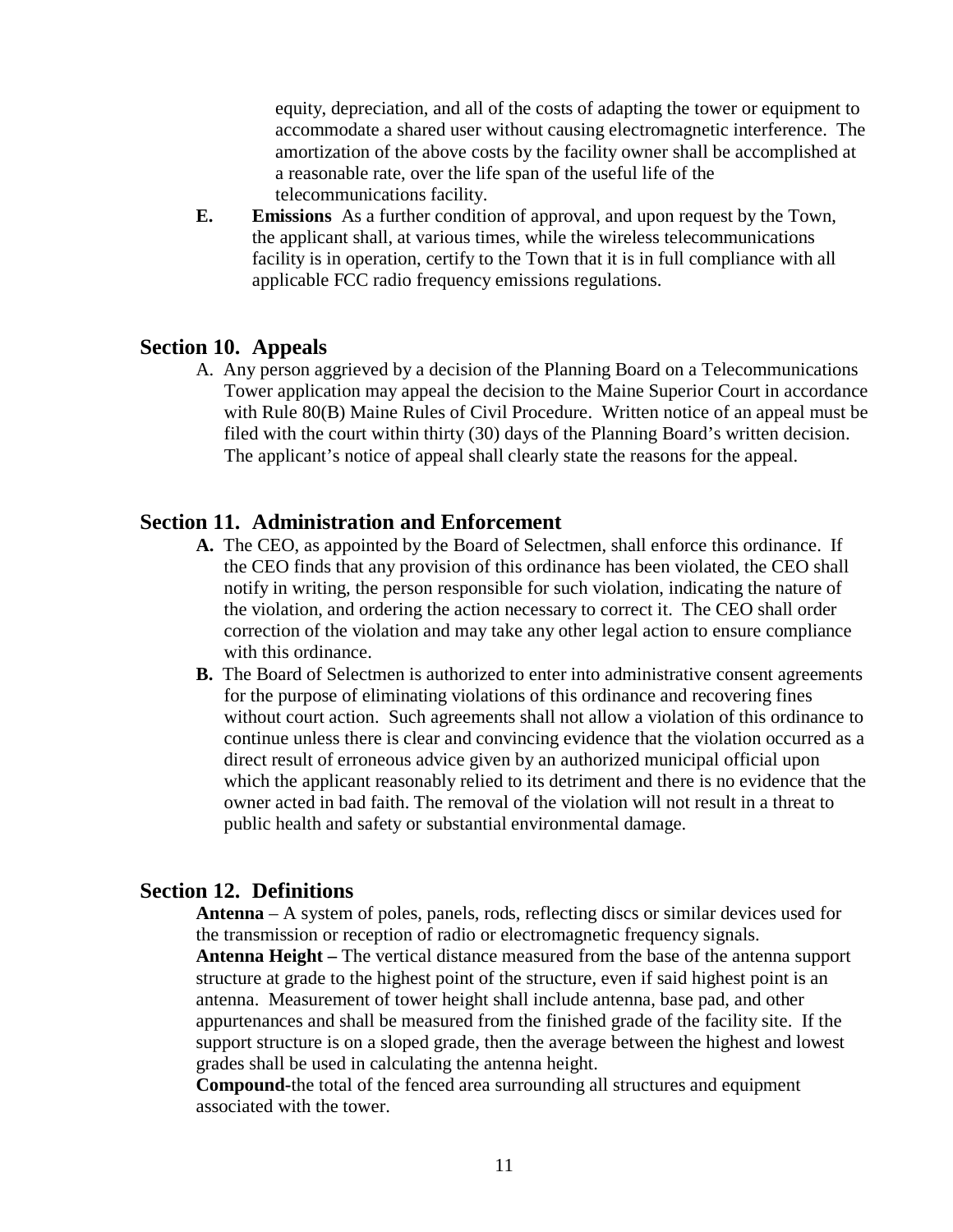**Co-Location** – The use of a wireless telecommunications facility by more than one wireless telecommunications provider.

**Designated Scenic Resource –** The specific location, view or corridor, as identified as a scenic resource in a municipally adopted comprehensive plan or by a State or Federal agency that consists of:

**1.** A three dimensional area extending out from a particular viewpoint on a public way or within a public recreational area, focusing on a single object, such as a mountain, resulting in a narrow corridor, or a group of objects, such as a downtown skyline or mountain range.

**2.** Lateral terrain features such as valley sides or woodland as observed to either side of the observer, constraining the view into a narrow or particular field, as seen from a viewpoint on a public way or within a public recreational area.

**Expansion** – The addition of antennas, towers or other devices to an existing structure. **FAA –** Federal Aviation Administration

**Fall Setback –** The distance measured from the outside of the wireless

telecommunications facility's fence, which encircles the entire facility.

**FCC –** Federal Communications Commission, or its lawful successor.

**Height –** The vertical measurement from a point on the ground at the mean finish grade adjoining the foundation as calculated by averaging the highest and lowest finished grade around the building or structure, to the highest point of the building structure. The highest point shall exclude farm building components, flagpoles, chimneys, ventilators, skylights, domes, water towers, bell towers, church spires, processing towers, tanks, bulkheads, or other building accessory features usually erected at a height greater than the main roofs of buildings.

**Historic or Archeological Resources –** Resources that are:

**1.** Listed individually in the National Register of Historic Places or eligible for listing on the National Register;

**2.** Certified or preliminarily determined by the Secretary of the Interior as contributing to the historical significance of a registered historic district or a district preliminarily determined by the Secretary of the Interior to qualify as a registered historic district.

**3.** Individually listed on a state inventory of historic places in states with historic preservation programs approved by the Secretary of the Interior.

**4.** Individually listed on a local inventory of historic places in communities with historic preservation programs that have been certified by Secretary of the Interior through the Maine Historic Preservation Commission

**5.** Areas identified by a government agency such as the Maine Historic Preservation Commission as having significant value as an historic or archaeological resource.

**6.** Any areas identified as having an historic value in the municipality which are listed or shown on a municipal map dated 2004 and the 1999 Comprehensive Plan.

**Historic Landmark -** Any improvement, building or structure of particular historic or archeological significance to the Town relating to its heritage, cultural, social, economic or political history, or which exemplifies historic personages or important events in local, state, or national history identified in the municipality's comprehensive plan, which have been listed or are eligible to be listed on the National Register of Historic Places. Line of sight – The direct view of the object from the designated scenic resource.